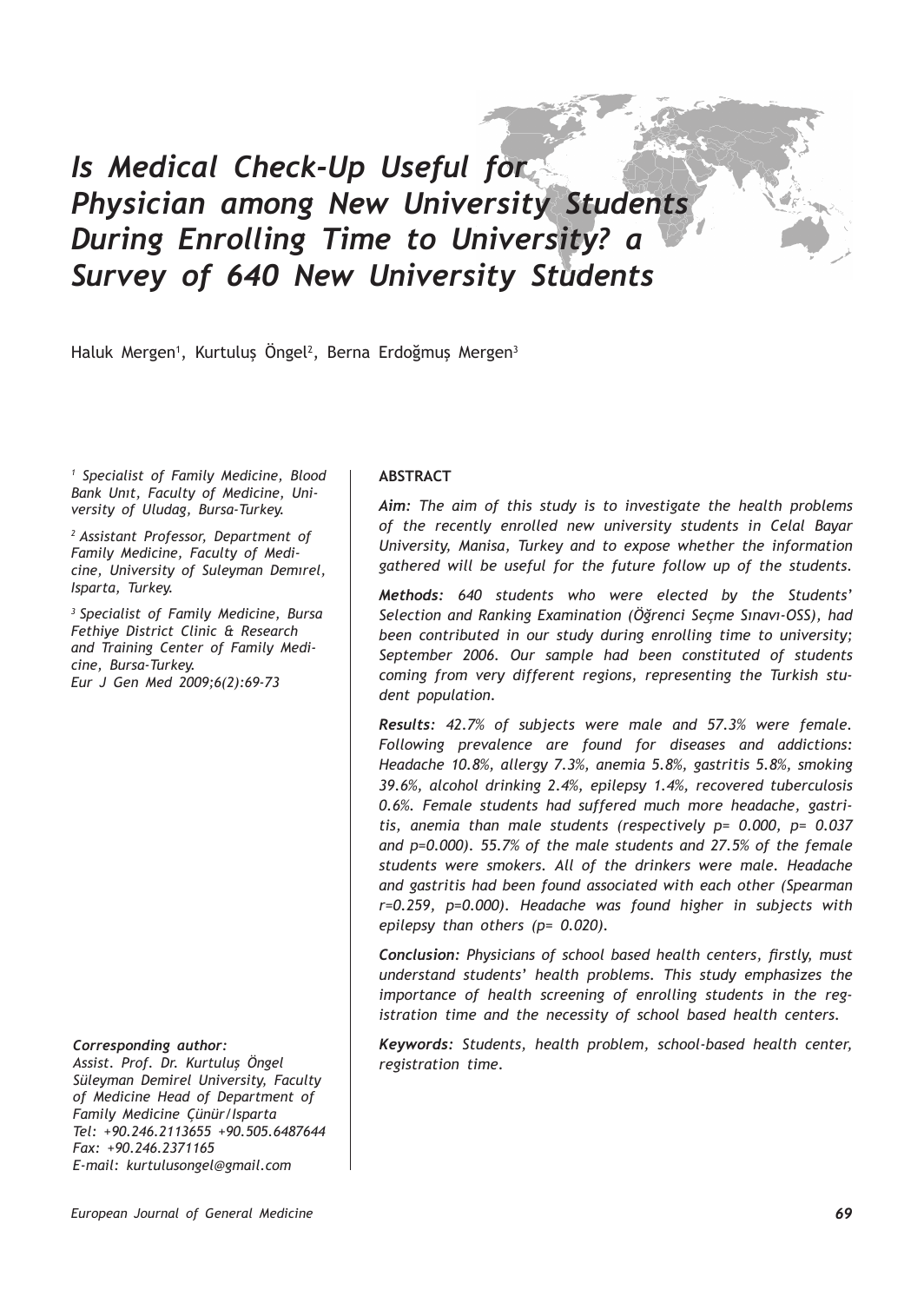#### **INTRODUCTION**

Characteristics of students attending to higher education sometimes can show us the description of society, because they come from very different regions representing the all country. Moreover, higher education is an organization, which keeps the custodian of knowledge. Any threats toward higher education are academic, scientific and social threats (1). In order to understand the function of school-based health centers, firstly we must understand the assessment wheel (2). This assessment wheel is a figure of multidimensional approachment to students' health (Figure 1). Health has a scholar, social and familial aspect. Although the latter is rare in the university youth, many serious illnesses have greater familial component than other aspects.

School health organization is constituted primarily of medical check-up in the enrollment, regular or at occasional times, health counseling and prevention of infectious diseases (3). In order to determine health service coverage in Turkish universities, Higher Education Law no. 2547-47, obligated higher education institutions to provide entire psychological and



**Figure 1.** The assessment wheel<sup>2</sup>.

physical welfare of students (4). However, school health organizations have been recently laid on a systematical procedure, and this procedure is continuing. In the year 2005, the total student number in Turkish universities was approximately 1.942.995 (5).

School that is more specialized based health centers implement the polyphasic health-testing program, a wide survey of students during enrolling time. In this protocol; history, anthropometry, spirometry, vision testing, ECG, physical examination, laboratory tests (hemogram, urinalysis, biochemistry, tuberculosis skin test) were performed (6). Nevertheless, our study has been built solely on rapid physical examination and interrogation of past medical history of the students. This study would be helpful to expose health structure of students starting to a new life requiring much more social, physical and psychological capabilities than in high school. Disease distribution obtained at the enrolling time, would help and inform the campus doctor for screening serious and important illness.

#### **MATERIALS AND METHODS**

This study is conducted in September 2006 (for a month period) in a school based medical clinic of Faculty of Education at Celal Bayar University.

Celal Bayar University, Faculty of Education admitted 915 new university students by Students' Selection and Ranking Examination (OSS) during the 2006-2007 educational years. All the new university students are included to the study. School based health center staff gave information about the aim of the study for all of the subjects. Six hundred and forty students among them accepted to take part in the study by their own consent. They were all volunteered. Student sample was constituted of students coming from various regions of Turkey. In the year 2007, Turkey's entire population was 70 million. Even if our sample was not an homogenous example, a sample of approximately 400 students could be considered enough to represent entire Turkey's student population's health aspect with 95% confidence interval ( $\alpha$ =0.05). Student's t-test, Spearman correlation analyse and Somer's regression descriptive statistical technique were used. P value less than 0.05 was denoted statistically significant.

#### **RESULTS**

Out of 640 students, 42.7% (n:273) were male and 57.3% (n:367) female. Mean age was 17.6±1.35 (SD). All subjects have been just started the first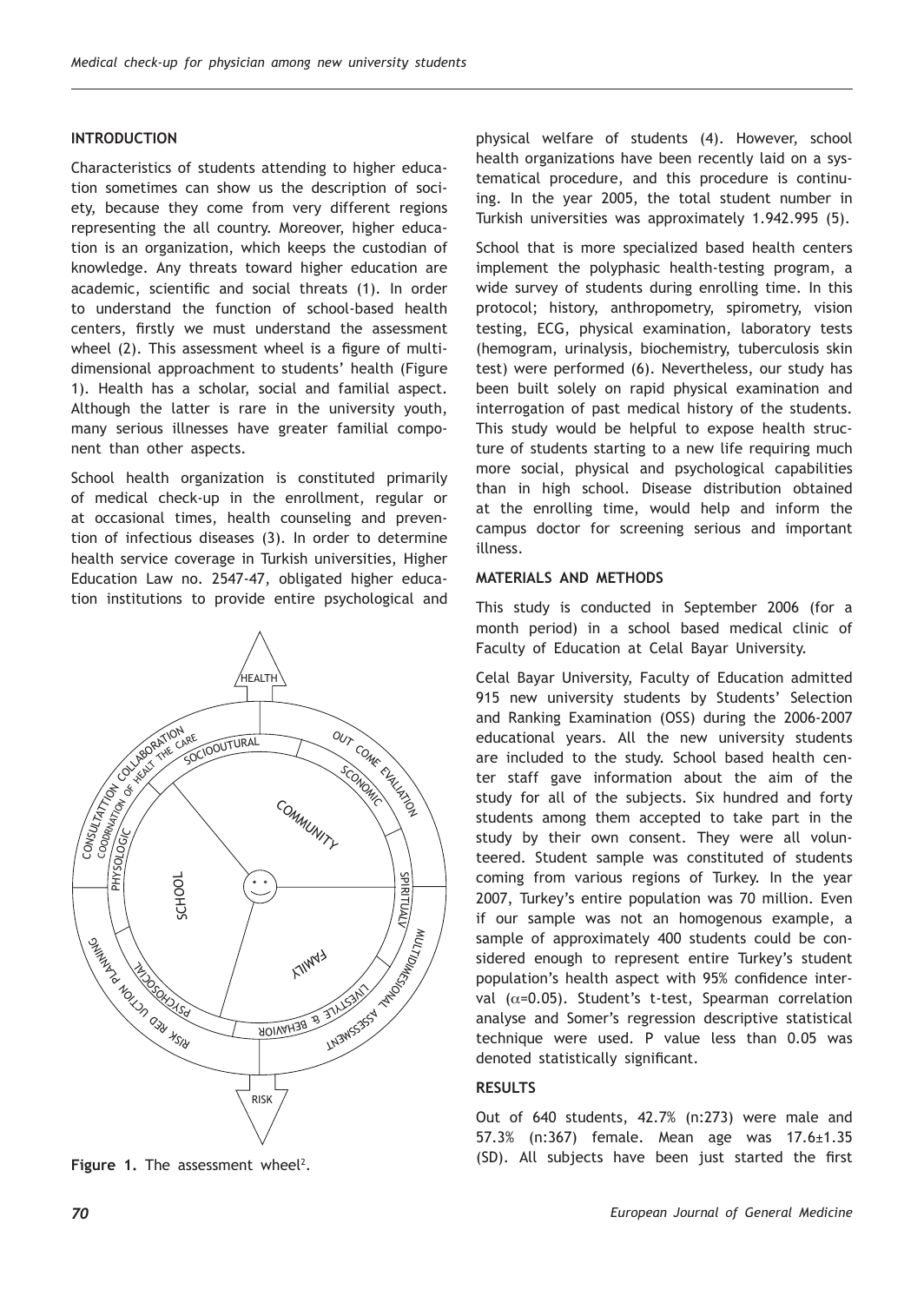class. Smoking was found in 39.6% (n:253), headache 10.8% (n:69), allergy 7.3% (n:47), anemia 5.8% (n:37), gastritis 5.8% (n:37), alcohol drinking 2.4% (n:15), epilepsy 1.4% (n:9), recovered tuberculosis in 0.6% (n:4) of students (Table 1). Total smoker number was 253 (39.5%). 55.7% (152/273) of the male students and 27.5% (101/367) of the female students were smokers. Allergy was found significantly higher in females than males (Somer's d=0.90, p=0.003), and it was found to be poorly correlated with gastritis (Spearman r=0.136, p=0.035). Anemia was found significantly higher in female students than males (Somer's d=0.102, p=0.000). Gastritis was found higher in females than males (p=0.037). An inverse relationship was found between alcohol drinking and anemia, while all of the drinkers were male (p=0.000). An inverse relationship was found between asthma and gastritis. Subjects having asthma did not show gastritis. Subjects with asthma did not give asthma history in their mothers (p=0.007). Subjects with asthma had not drunk alcohol (Somer's d=-0.019, p=0.013). Typically, subjects with gastritis had had headache too (Spearman r=0.259, p=0.000). Subjects with epilepsy had suffered headache much more than other patients (p=0.020). Subjects suffering headache had not preferred to smoke (p=0.049).

#### **DISCUSSION**

The number of school based health centers (SBHC) in the universities and educational system has arisen day by day. 70% of schools in the United States have their own SHBC7. The relative number of school based health centers denoted was 1400 in the United



Medical Problems of Students at the Enrolling Time

**Table 1.** Distribution of Medical Problems during enrolling time.

States in 2001(8). Ten years ago; only the infections, cuts and bruises were causes of diseases addressing to SBHCs; but now sexually transmitted diseases, stress, mental health problems, acne, family planning, dental care, menstrual problems, immunization, preventive medicine, birth control, pregnancy test, sports injury, nutrition problems, allergy, asthma, juvenile diabetes, eating disorder, female examination and therapeutic abortion are also included within the causes of diseases addressing to SBHCs (9-13). Close follow-up of those illnesses are important for their ability to school.

Moreover, amount of university students is excessive in Turkey. Therefore, this poses disproportion in student number per doctor. In our country, this is still a problem. In our institution, there were 3000 students per doctor. This is a problem also in developed countries. The school based health centers must have enough number of physicians for quality of health service (14).

In an urban university, in Turkey, ratio of SBHC use by the students was found %59.8. The rest addressed directly or being referred to hospital (15). In another study, in the United States, emergent care use was 4 times higher in CHC than it was in SBHC (16).

One of the main health issues in the universities is smoking problem. Although smoking ratio was found 39.6% in our institution, many studies in various worldwide universities denote higher frequencies of smoking. In a study of 2316 medical students being evidently aware of risks of cigarettes in the United States, smoking ratio was found 56% (17). In another study with participation of 19298 students, smoking ratio was found approximately 30% (18). In a French study conducted in the city of Bordeaux, smoking ratio was 20% (19). In a study analyzing anti-tobacco efforts of universities, average smoking rate was found 37% (20).

Headache was found also a disturbing medical problem among students. In a study of 104 participants, headache was found interfered in usual activities in 60% of students (21). Our headache ratio among new university students was found 10.8%.

In Hacettepe University, prevalence of allergy was found in 13.5% of 4331 students (22). In another study, seasonal rhinitis was found in 12.5% of male students and in 14.5% of female students, out of 4639 students (23). In our institution, allergic disorders were found in 7.3% of new university students at enrolling time.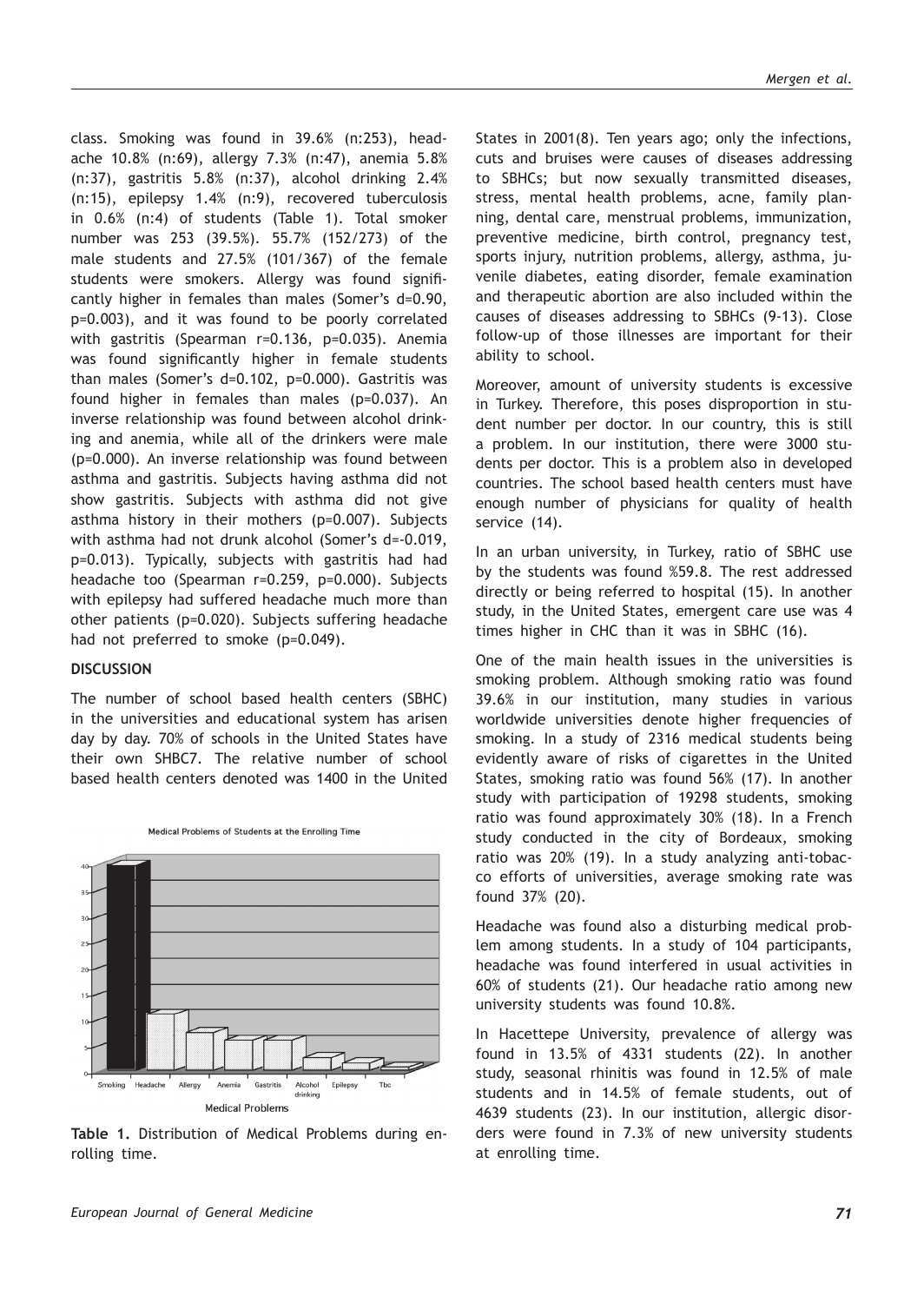Alcohol drinking constitutes another major problem among students. In the United States, in a study of 2316 students, alcohol-drinking ratio was found 78% among male students and 77% among females (17). In the Cretan study, occasional alcohol drinking was found 8.6% (24). In the French study, this ratio was 9% by the year 2005 (19). Among 640 new university students, our ratio was 2.4% drinking per week.

Students addressing to health services because of psychological problems constitute major concerns of SBHC. In a review analyzing addressing due to psychological problems in UK, students address to academics because of course needs, poor attendance, organizational skills, time-management, self-directed, apprenticeship learning, work patterns and examination failure (25). In our country, educational system is secular and there are no staff religious men to address because of such problems in the campus.

In an university based setting, there are many diseases that constitute important health problems because of their high prevalence. We should endeavor in detecting, preventing and treating this disease by correct approaches in the universities.

One of the main health issues in the universities is smoking problem and alcohol drinking constitutes another major problem among students. Both of them are risky and unwilling behaviors because they are playing as a role model for all students. Prevention of cigarette smoking and alcohol drinking among students shows positive effects on the society. We suggest that emergency interventional program must be applied to students, their families and teachers in this manner.

In a study analyzing the expectations of students, results indicate that difference between health service expectation and perception by students was statistically significant by SERVQUAL model, a service quality framework. Questions in this model were about knowledgeable, safe with interaction, willingness to help, up-to-date equipment and wait time properties of SBHCs (26). We have also needed a survey analyzing the needs of students in our university.

## **Acknowledgements**

Celal Bayar University Faculty of Education in Manisa supported this study. We thank to the school directors, teachers and students in the study.

### *REFERENCES*

- *1. Helsloot I, Jong W. Risk Management in Higher Education and Research in the Netherlands. Journal of Contıngencies and Crısıs Management 2006;14:142-59.*
- *2. Reel SJ, Morgan-Judge T, Peros DS, Abraham IL. School-Based Rural Case Management: A Model to Prevent and Reduce Risk. J Am Acad Nurse Pract 2002;14:291-6.*
- *3. Murase T, Hirooka K, Kitajima K. An Outline of School Health Services in Japan. Acta Paediatr Jpn 1985;27: 337–48.*
- *4. Turkish Higher Education Law no.2547-47. http:// www.yok.gov.tr/yasa/kanun/kanun.html (accessed on 01.02.2008).*
- *5. The Turkish Higher Education Association. http://www. yok.gov.tr/egitim/raporlar/kasim\_2005/kasim\_2005.doc (accessed on 01.02.2008)*
- *6. Clark EM. A Non-Automated Multiphasic Health Testing Program in a Student Health Service. AJPH 1973; 63:610-8.*
- *7. Brindis CD, Klein J, Schlitt J, Santelli J, Juszczak L, Nystrom RJ. School-based health centers: Accessibility and accountability. Journal of Adolescent Health 2003; 32(Suppl 1):98-107.*
- *8. Pastore DR, Murray PJ, Juszczak L. School-Based Health Center Position Paper of the Society For Adolescent Medicine. J Adolesc Health 2001;29:448-50.*
- *9. Thorne S. On-campus Physicians Witnessing Changes in Medical Problems Faced by University Students. Can Med Assoc J 1995;154:77-9.*
- *10. Zimmer-Gembeck Mj, Alexander T, Nystrom Rj. Adolescents Report Their Need for and Use of Health Care Services. J Adolesc Health 1997;21:388-99.*
- *11. Wall RB. A survey of university health centers in western Canada. J Am Coll Health 1993;42:71-6.*
- *12. Scudder L, Papa P, Brey LC. School-Based Health Centers: A Model for Improving the Health of the Nation's Children. Journal for Nurse Practitioners 2007;3(10): 713-20.*
- *13. Rogers WM , Harb K, Lappin M, Colbert J. College Men's Health in Practice: a Multidisciplinary Approach.. J Am Coll Health 2000;48(6):283-8.*
- *14. Boune MS. Student Health. Br Med J 1977;1:381.*
- *15. Kisa A, Dziegielewski SF. Student utilization of health services at a university hospital in Turkey. Health Serv Manage Res 1999;12:149-60.*
- *16. Juszczak L, Melinkovich P, Kaplan D. Use of health and mental health services by adolescents across multiple delivery sites. J Adolesc Health 2003;32(Suppl 1):108-18.*
- *17. Frank E, Carrera JS, Elon L, Hertzberg VS. Basic Demographics, Health Practices, and Health Status of U.S. Medical Students. Am J Prev Med 2006;31:499–505.*